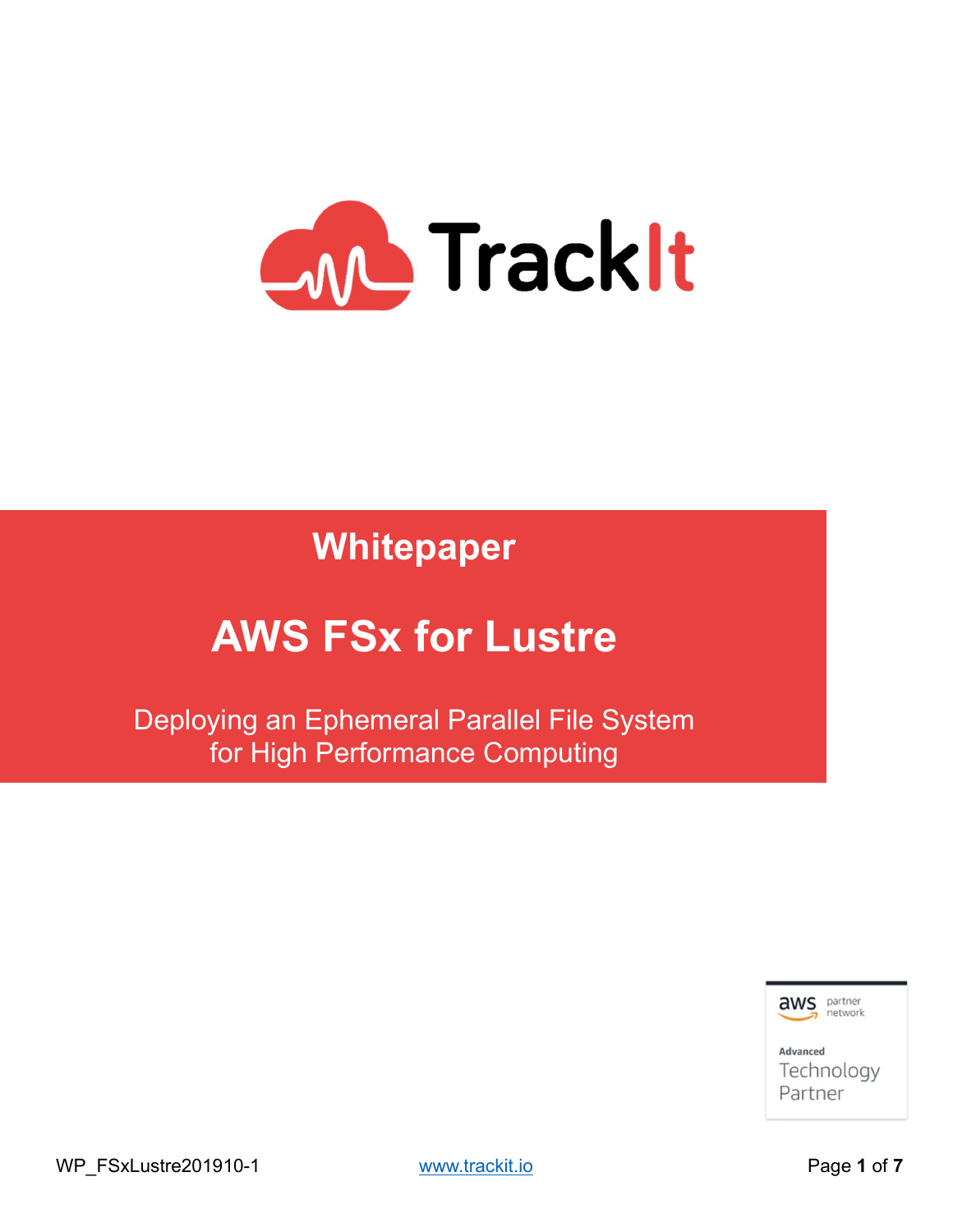# AWS FSx for Lustre

#### Deploying an Ephemeral Parallel File System for High Performance Computing

Building public cloud High Performance Computing (HPC) environments that require fast parallel file system access hasn't always been easy. While it's a relatively simple task to spin up hundreds or even thousands of instances in AWS, if they all have to share the same data - as is generally the case in HPC - standard file serving solutions such as AWS Elastic File System (EFS) don't typically scale to meet the requirement of keeping the compute running at peak utilization.

Performing HPC in public clouds hasn't always been cost-effective versus on-premise solutions since its workloads are so CPU intensive. Large research institutions, for example, do a very good job of keeping their own HPC infrastructure busy around the clock. But if the workloads are ephemeral - that is they come and go for running occasional jobs or for managing peak loads - they should spin up or down as quickly and efficiently as possible to minimize cost. In such cases bursting HPC workloads into public cloud HPC can be very compelling.

"It has been my experience that building HPC environments - all of which require fast and parallel file system access - has never been a simple or easy task. Our work with FSx for Lustre finally enables, and more importantly automates, the timely cost-efficient creation and tear down of HPC in the Cloud."

- Ludovic Francois, CEO, TrackIt

With growing requirements for on-demand HPC computing driven by rapid advances in industries such as biotech and technologies like machine learning, the need for a cost-effective ephemeral highperformance file system that can be shared among large numbers of compute instances has become increasingly obvious for use in the cloud.

Launched in November 2018, Amazon FSx for Lustre provides a high-performance file system designed for fast processing of workloads. This white paper aims to provide the reader with a framework for building a simple pipeline for the creation of an ephemeral FSx for Lustre file system to be used for compute-intensive environments.

### Applicability Across Industries

| <b>Biotech</b>                    | <b>Media &amp; Entertainment</b> |                                | <b>Product Design</b>          |
|-----------------------------------|----------------------------------|--------------------------------|--------------------------------|
| • Genomic Sequencing              | • Animation & VFX Rendering      |                                | • Electronic Design Automation |
| • Molecular Microscopy            | • Processing & Transcoding       |                                | • Mechanical Simulation        |
| <b>Classic Supercomputing</b>     |                                  | <b>Emerging Use Cases</b>      |                                |
| • Fluid Dynamics                  |                                  | • Machine Learning             |                                |
| • Molecular & Particle Simulation |                                  | • Artificial Intelligence      |                                |
| • Weather                         |                                  | • Internet of Things Analytics |                                |

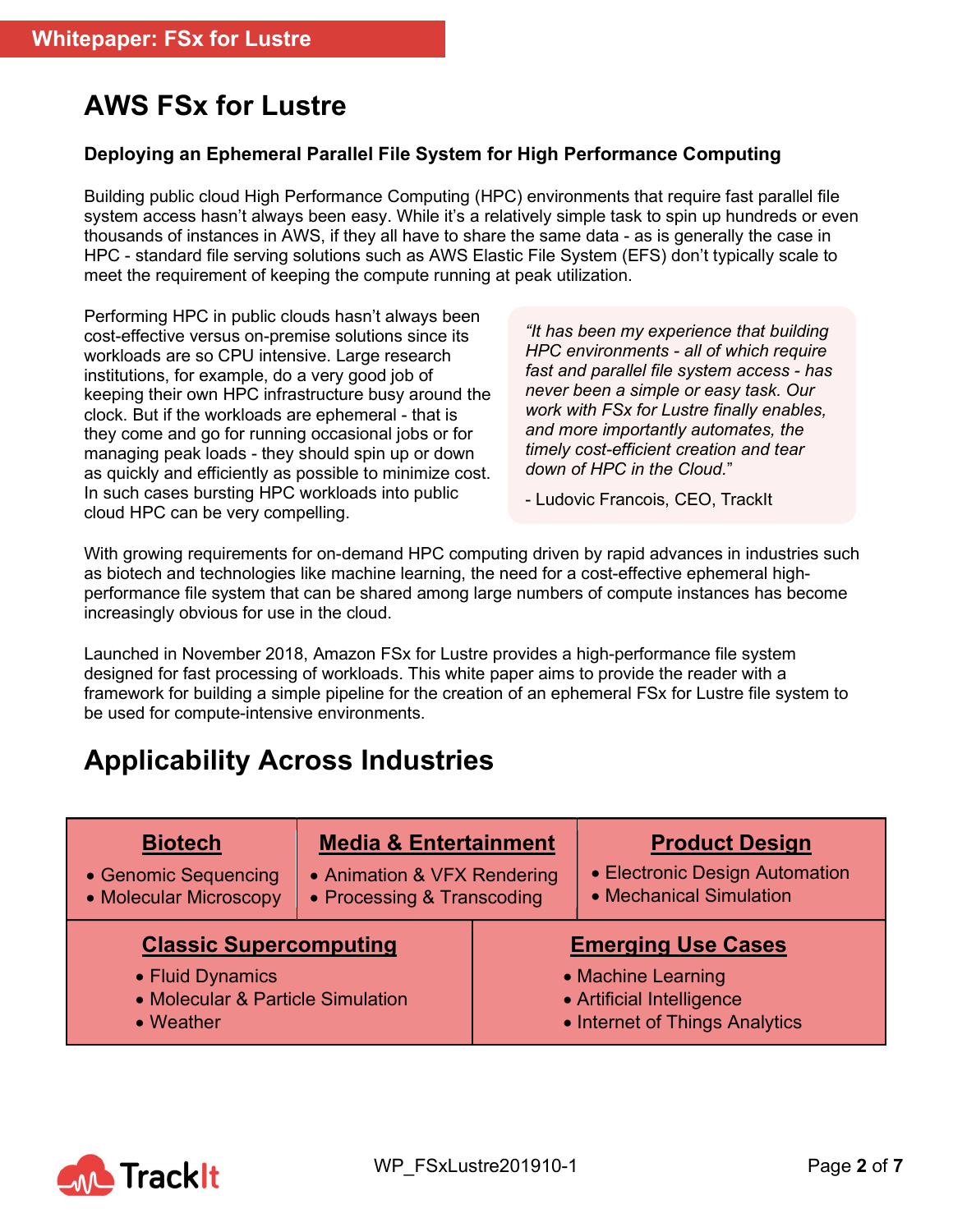## Lifecycle Pipeline for FSx For Lustre



#### Ingestion

FSx for Lustre requires the source data files to be on S3. If your files are not already there, common data placement options include:

- SFTP
- AWS S3 Transfer Acceleration
- AWS Data Sync
- AWS Storage Gateway

Files are subsequently pushed to a dedicated FSx for Lustre bucket, with an S3 prefix for the current project.

#### FSx for Lustre Creation

The pipeline for the creation of the FSx for Lustre file system is illustrated in the AWS Design section below.

#### Notification of Creation to the User's API

During the creation pipeline, different API calls can be made to monitor the creation of the file system. In the pipeline illustrated below, there are API 1 and API 2. Both APIs will be notified once the creation of FSx for Lustre is initiated and then again once the creation of the file system is complete.

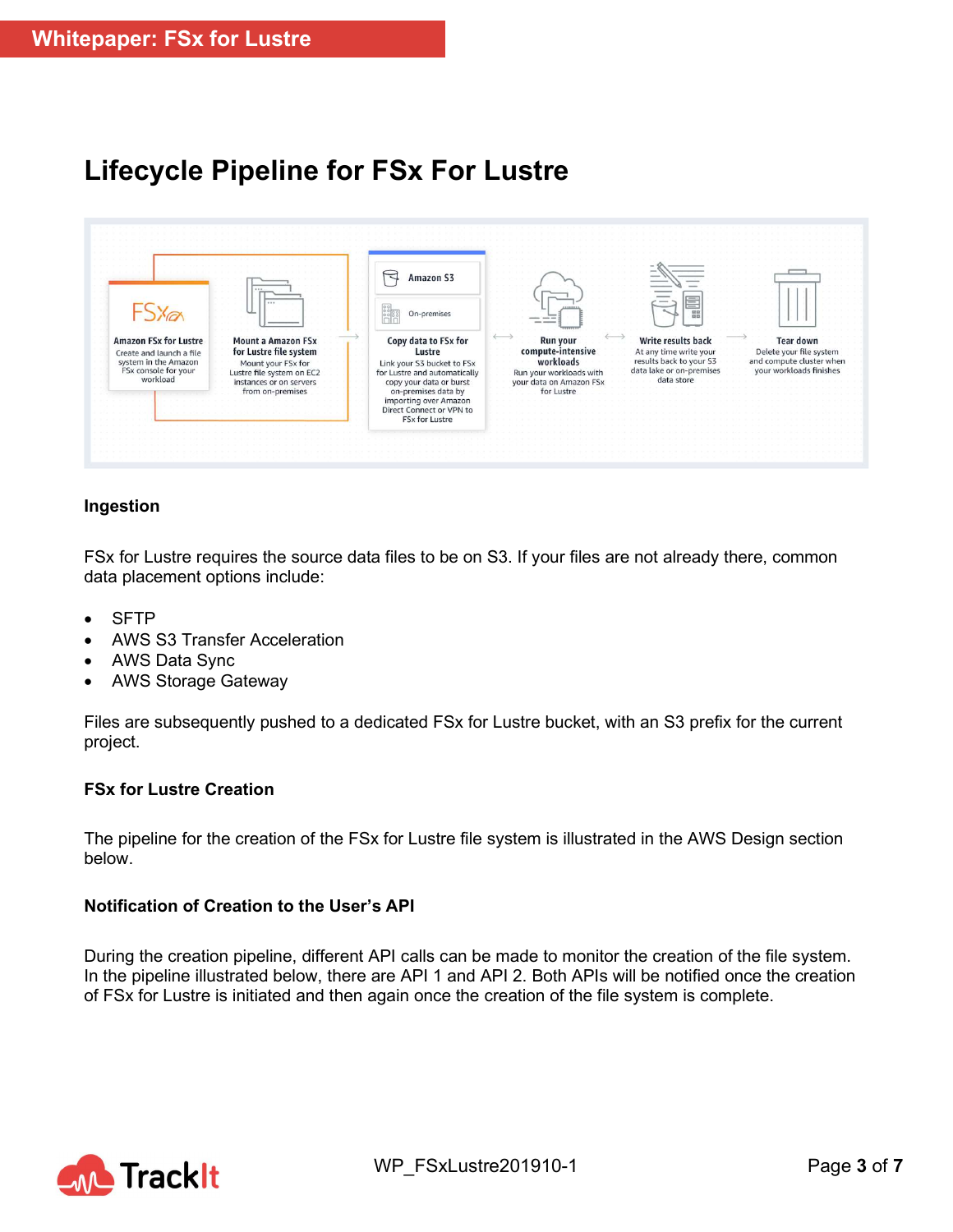#### Put event notification

Once all the files are PUT in the S3 bucket, a lambda function is invoked. Lambda functions are small, "serverless" events that can be used to trigger point-in-time actions. This first lambda initiates the creation of the FSx for Lustre file system and also creates a CloudWatch Alarm.

#### Creation notification

Once the second lambda is invoked by the Cloudwatch Alarm activation, more calls are made to the APIs notifying that the creation of FSx for Lustre is complete.

### AWS Design



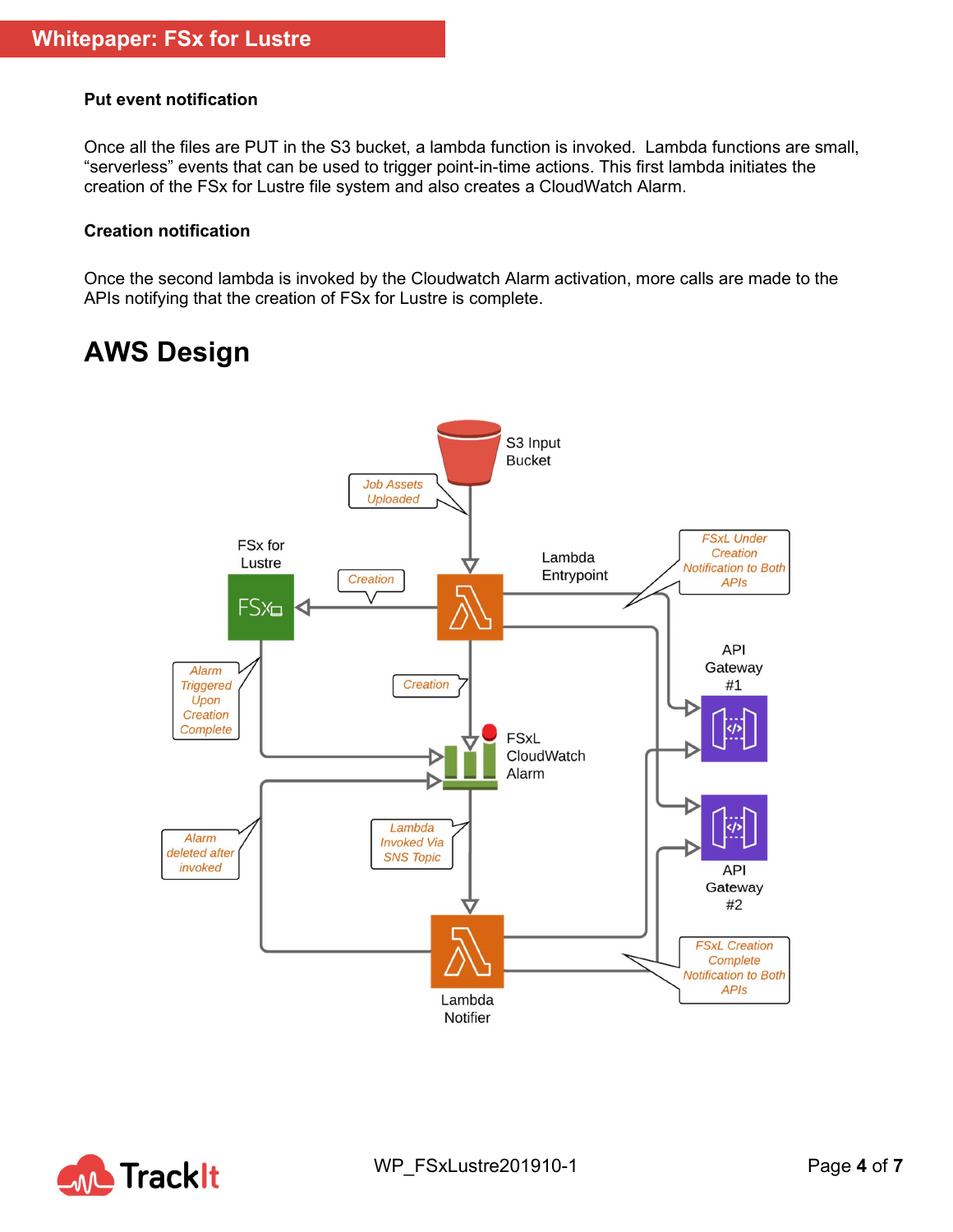The design of the pipeline for the creation of the FSx for Lustre is pretty straightforward. The pipeline consists of two main parts:

- 1. The "entrypoint" lambda: This lambda function is triggered when all the files are uploaded into the input S3 bucket. Its job is to create the FSxL file system along with a CloudWatch alarm that notifies the second lambda once the creation of FSxL is complete.
- 2. The "notifier" lambda: This lambda function is invoked by the CloudWatch alarm (through a Simple Notification Service (SNS) topic. Its job is to notify the user's APIs that the creation of the FSx for Lustre file system is complete.

#### Entrypoint lambda

An S3 event is configured to invoke the lambda once all the files are uploaded. This event includes the bucket name as well as the uploaded object key and is passed as a variable to the lambda function. We use this information as an input for the FSx for Lustre creation. The lambda function then starts the process of creating the FSx for Lustre file system. All the information passed to the creation call is extracted from the S3 event notification. The one piece of information that is not extracted from the S3 event is the SubnetID for which the FSx for Lustre will be created. This information is passed to the lambda via an environment variable configured in Terraform. This lambda function can be configured to make different API requests to register the creation of the FSx for Lustre.

The lambda also creates a Cloudwatch Alarm on the previously created FSx for Lustre. The alarm will watch for the metric FreeDataStorageCapacity being greater than 1 on a minimum of 1 datapoint. We don't really need to know the exact value of FreeDataStorageCapacity, but just the fact the metrics are published under this Cloudwatch dimension, as this will let us know that the FSx for Lustre has finished creating. This alarm will, in turn, invoke the second lambda once in an alarm state. It does not invoke it directly, however.. It's not possible to invoke a lambda directly from an alarm. The alarm passes the event to an SNS topic, to which the sole subscriber is the second lambda function, which is then invoked whenever an event is published to it.

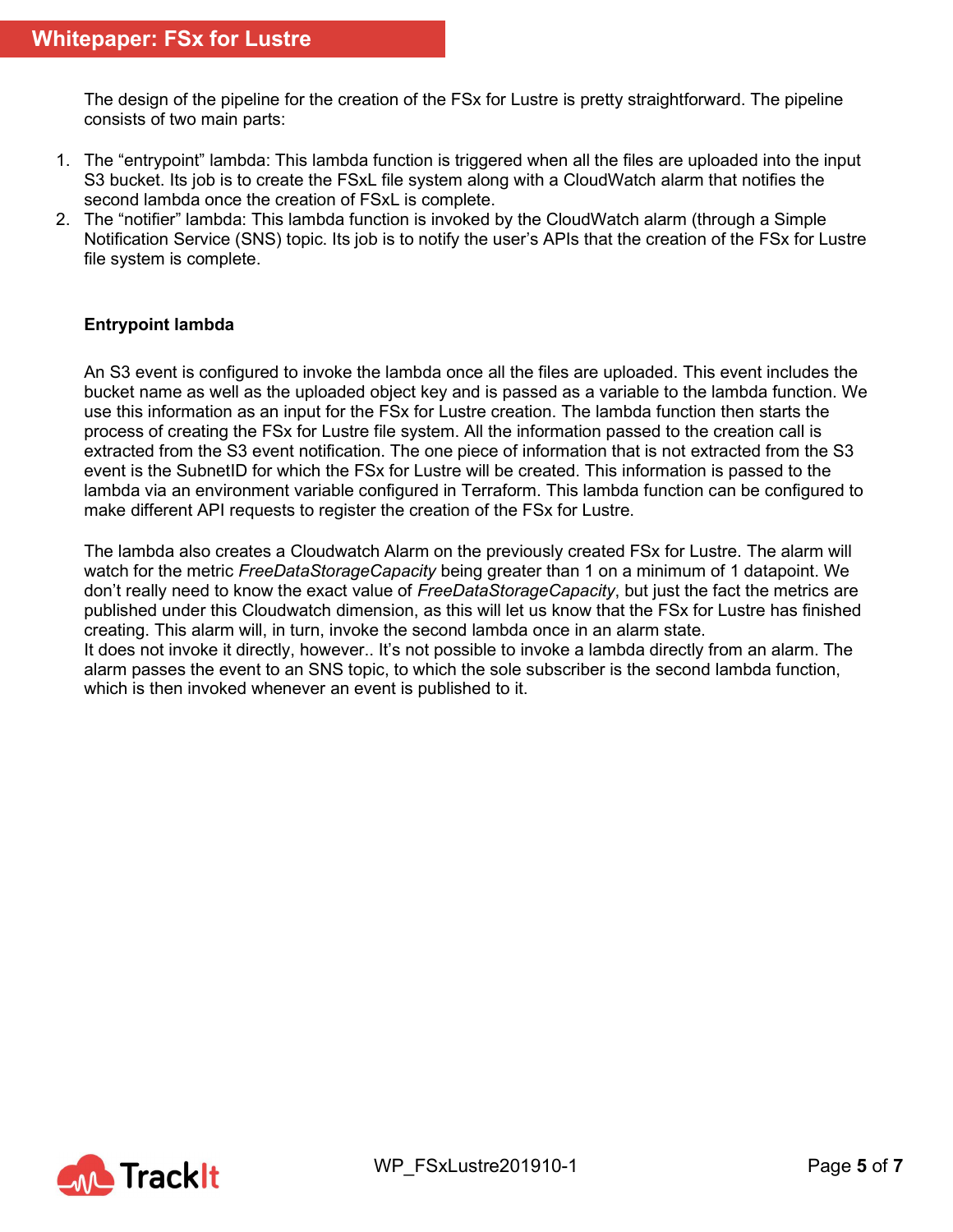#### Notifier lambda

Once an event is sent to the SNS topic from the Cloudwatch alarm, the notifier lambda is invoked. This event contains the Cloudwatch event wrapped in an SNS message structure. The Cloudwatch event is as follows :

```
{
   "AlarmName": "fsx-creation-watcher-fs-028313d2ae1d969ed", 
   "AlarmDescription": null, 
   "AWSAccountId": "269868605081", 
   "NewStateValue": "ALARM", 
   "NewStateReason": "Threshold Crossed: 1 out of the last 1 
datapoints [1.210943143936E12 (24/06/19 14:19:00)] was greater 
than the threshold (1.0) (minimum 1 datapoint for OK -> ALARM 
transition).", 
   "StateChangeTime": "2019-06-24T14:20:05.251+0000", 
   "Region": "US West (Oregon)", 
   "OldStateValue": "INSUFFICIENT_DATA", 
   "Trigger": { 
     "MetricName": "FreeDataStorageCapacity", 
     "Namespace": "AWS/FSx", 
     "StatisticType": "Statistic", 
     "Statistic": "AVERAGE", 
     "Unit": null, 
     "Dimensions": [ 
       { 
         "value": "fs-028313d2ae1d969ed", 
         "name": "FileSystemId"
       } 
     ], 
     "Period": 60, 
     "EvaluationPeriods": 1, 
     "ComparisonOperator": "GreaterThanThreshold", 
     "Threshold": 1, 
     "TreatMissingData": "", 
     "EvaluateLowSampleCountPercentile": ""
   } 
}
```
From this event we extract the FileSystemID, which is a Dimension of the metric. This FileSystemID helps describe the associated FSxL and to get its DNS name.

The lambda function then deletes the CloudWatch alarm that triggered it and proceeds to make any additional API calls it has been configured to make.